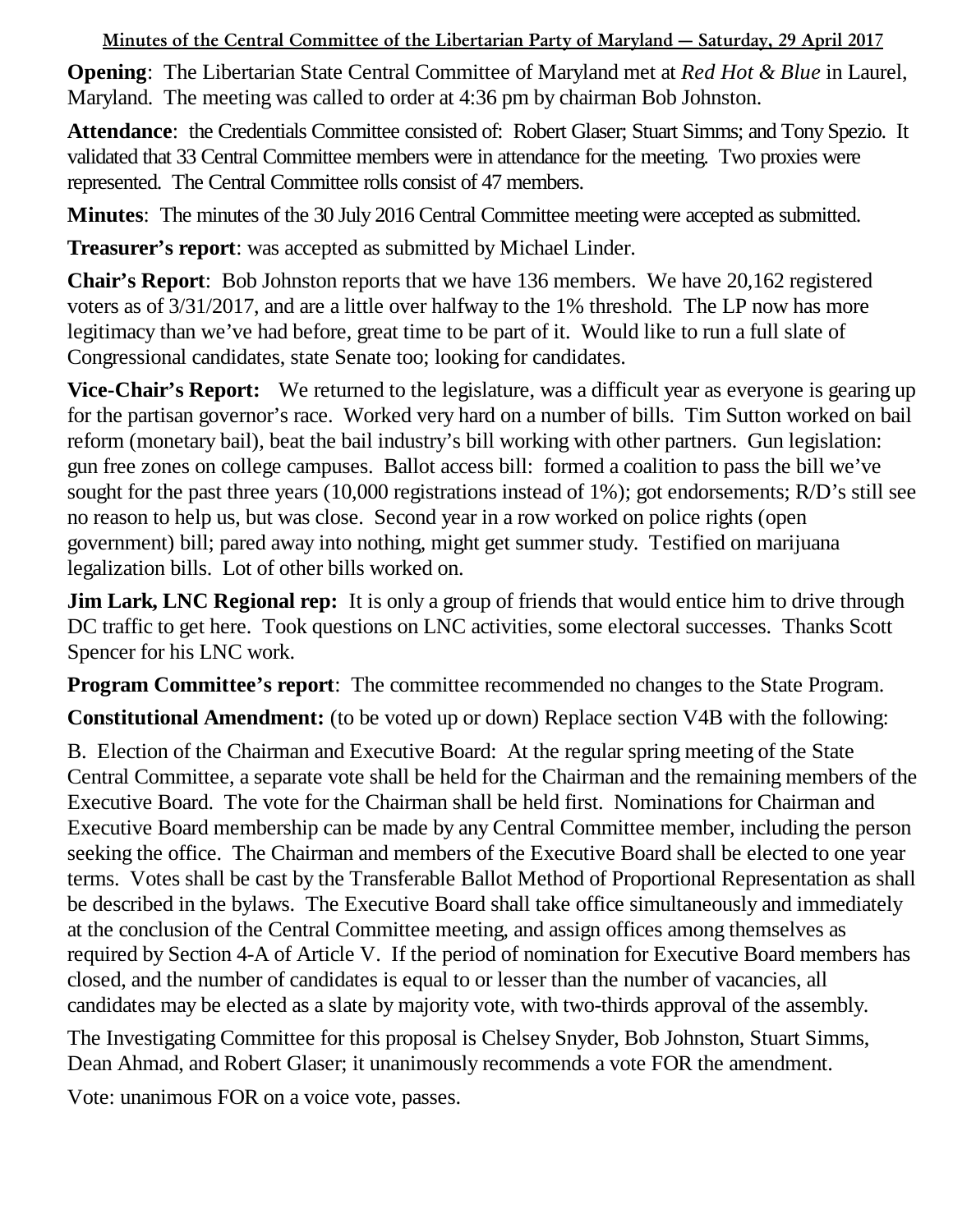**Proposed Bylaw:** The Constitutional Investigating Committee for the approved amendment proposes the following bylaw to complete the amendment's requirement:

Transferable Ballot Method of Proportional Representation

```
N offices; C candidates; B ballots: each ballot is a list of candidate names in order
of preference with no minimum or maximum number. The voting algorithm is as follows:
BALLOT \leq= 0Repeat
  THRESHOLD = B * N/(N + 1)BALLOT \leq = BALLOT + 1COLINT \leq = 0CANDIDATE VOTE TOTALS \leq= 0 (C values)
   Repeat
     COUNT \leq = COUNT + 1
      Select highest unelected not eliminated choice on each ballot (can be none)
     Add selection on each ballot to CANDIDATE VOTE TOTALS
     For each candidate, If (CANDIDATE VOTE TOTAL > THRESHOLD)
         Then candidate is elected
     Until (Offices all filled) OR (COUNT == N)
   If (Offices not all filled) Then
      If at least one candidate does not withdraw
        Then candidate (or candidates if equal) with lowest CANDIDATE VOTE TOTAL eliminated
  N \leq 1 remaining offices
  C \leq 2 remaining candidates
   Until (Offices all filled)
Unresolved ties are handled by coin toss.
The above algorithm takes precedence, however the following textual description is
provided as an explanation:
The Threshold for election into office is the number of total ballots cast (B) times
the number of offices being filled (N) all divided by the number of offices plus one.
The First Ballot:
All those eligible to vote shall cast their ballot as a list of desired candidates,
starting with the most preferred. NOTA may be included.
Ballot 1, Count 1:
The highest unelected and not eliminated candidate on each ballot shall be identified
and given one count for each appearance. If the count for any candidate at the end of
the totaling is above the threshold, then that candidate is elected. No candidates
need be elected in this count.
Ballot 1, Count N:
Each subsequent count shall be performed in the same manner, adding to the candidate
totals, until all offices are filled or until the count number reaches N (the number of
offices being filled).
Subsequent Ballots:
At the end of each ballot (given all offices are not filled) one candidate must
withdraw. If no candidate wishes to withdraw, the candidate with the lowest vote total
in Count N shall be eliminated from the candidate list. A new Threshold is calculated
at the end of each ballot using the number of remaining offices (Nr) and the number of
ballots cast in the same way as initially. No candidate need be elected in a ballot,
so Nr may equal N. The subsequent ballots shall be performed the same as the first,
starting with zero candidate totals using the new Threshold and performing counts up to
Count Nr. This process shall be repeated until all offices are filled or some remain
vacant. Vacancies can occur when either all candidates have been eliminated and
therefore further ballots cannot be constructed, or NOTA is elected.
Should the election process result in one or more vacancies, the body may immediately
hold another election, nominating candidates who were not defeated in the prior
```
Vote: passed on a voice vote.

election. Otherwise, Article V, Section 4D applies.